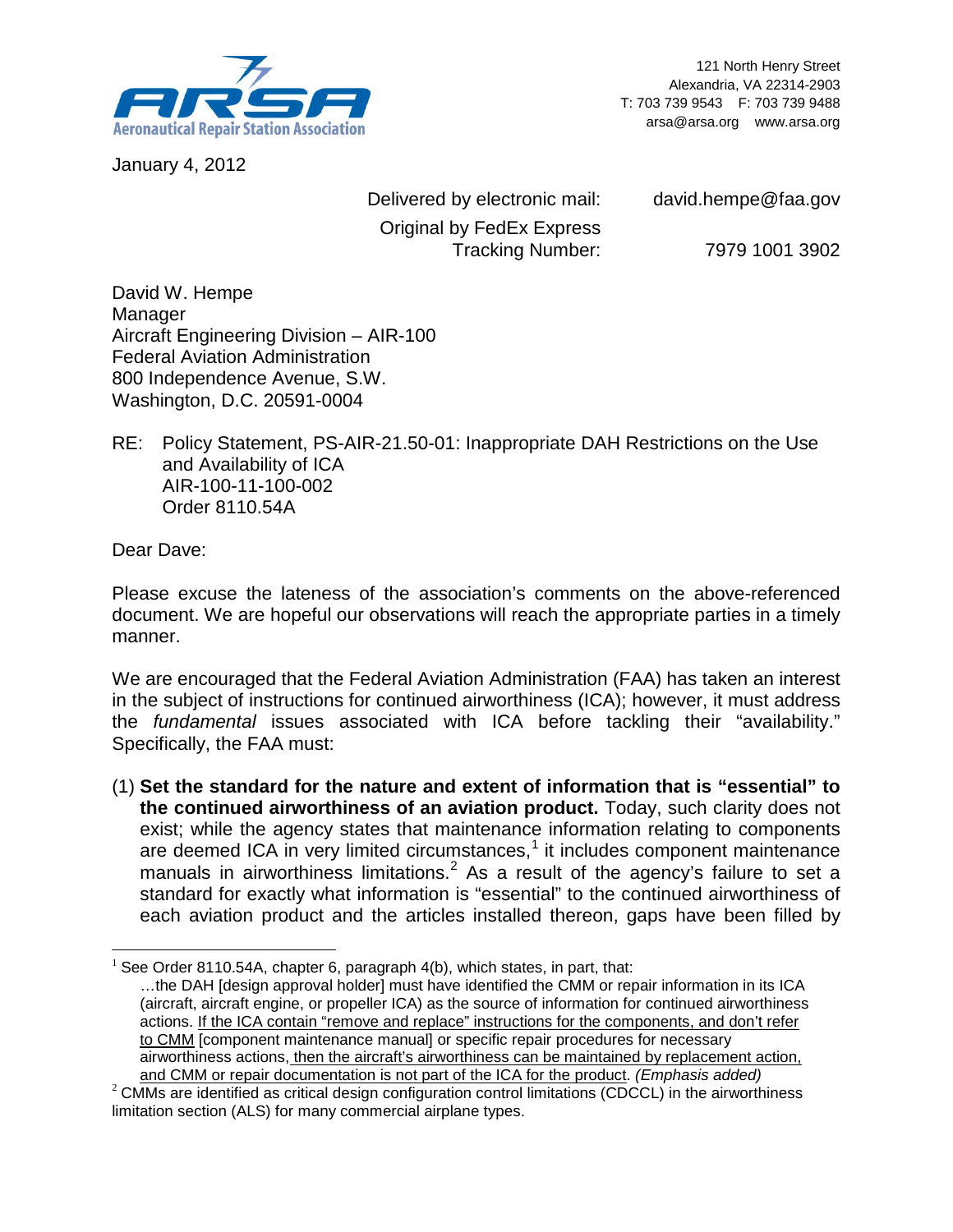RE: Policy Statement, PS-AIR-21.50-01: Inappropriate DAH Restrictions on the Use and Availability of ICA AIR-100-11-100-002 Order 8110.54A

creating "special" regulations.<sup>[3](#page-1-0)</sup> The FAA can, and should, do better; complete ICA information is directly related to safety.

- (2) **Set the standard for the content of ICA documents.** There are several industry standards on development, content and language for technical documents which could be utilized; in any event, it is essential to first determine what must be included in ICA before determining how to disseminate the information.
- (3) **Determine exactly who is "required to comply" with the ICA.** The vast majority of maintenance, preventive maintenance and alteration performed under the jurisdiction of the FAA is not done by or for air carriers. $<sup>4</sup>$  $<sup>4</sup>$  $<sup>4</sup>$  In all cases work performed</sup> on aircraft with U.S. certificates of airworthiness must comply with § 43.13. The regulatory relationship is clear that the design approval holder (DAH) develops basic methods, techniques and practices to maintain "its" article and it must provide that information to those required by 14 Code of Federal Regulations (14 CFR)<sup>[5](#page-1-2)</sup> §§ 43.3, 43.5, 43.7, 43.9 and 43.13 to perform, inspect and approve that work for return to service. Further, all maintenance providers must comply with the airworthiness limitations of an ICA. $6$  To ensure uniform and consistent application of the design regulations vis-à-vis the maintenance rules, the agency must acknowledge that persons "required to comply" with ICA are those contained in part 43.
- (4) **Determine exactly how ICA should be "made available."** The draft policy is attempting to dictate *contractual terms* on unknown data. *If and when* the agency defines (1) what ICA are, (2) the nature and extent of their contents, (3) how and when they must be updated and (4) to whom they must be disseminated, it *may* be able to dictate contractual obligations of parties. Now is not that time.

The requirement that a DAH develop and disseminate certain information does not give the recipient any "rights" to, or in, that data except as dictated by contractual terms. The FAA has steadfastly refused to delve into the economic terms of ICA dissemination; it likewise must refrain from entering the contractual realm of ICA "sharing." As the FAA knows, the terms under which information essential to the

<span id="page-1-0"></span> $3$  Specifically, the creation of 14 Code of Federal Regulations (14 CFR) part 26, SFAR-88 and other "post-ICA" specifications for information "essential to the continued airworthiness" of civil aviation products.

<span id="page-1-1"></span> $4$  If the Department of Transportation's Office of Inspector General is to be believed, over 75% of the work on completed aircraft is accomplished by contract maintenance providers. While the work is under the auspices of the air carrier, the repair station must establish that it has the data appropriate for its ratings *before* it can be certificated.

 $<sup>5</sup>$  All references are to 14 CFR.</sup>

<span id="page-1-3"></span><span id="page-1-2"></span> $6$  See, § 43.16.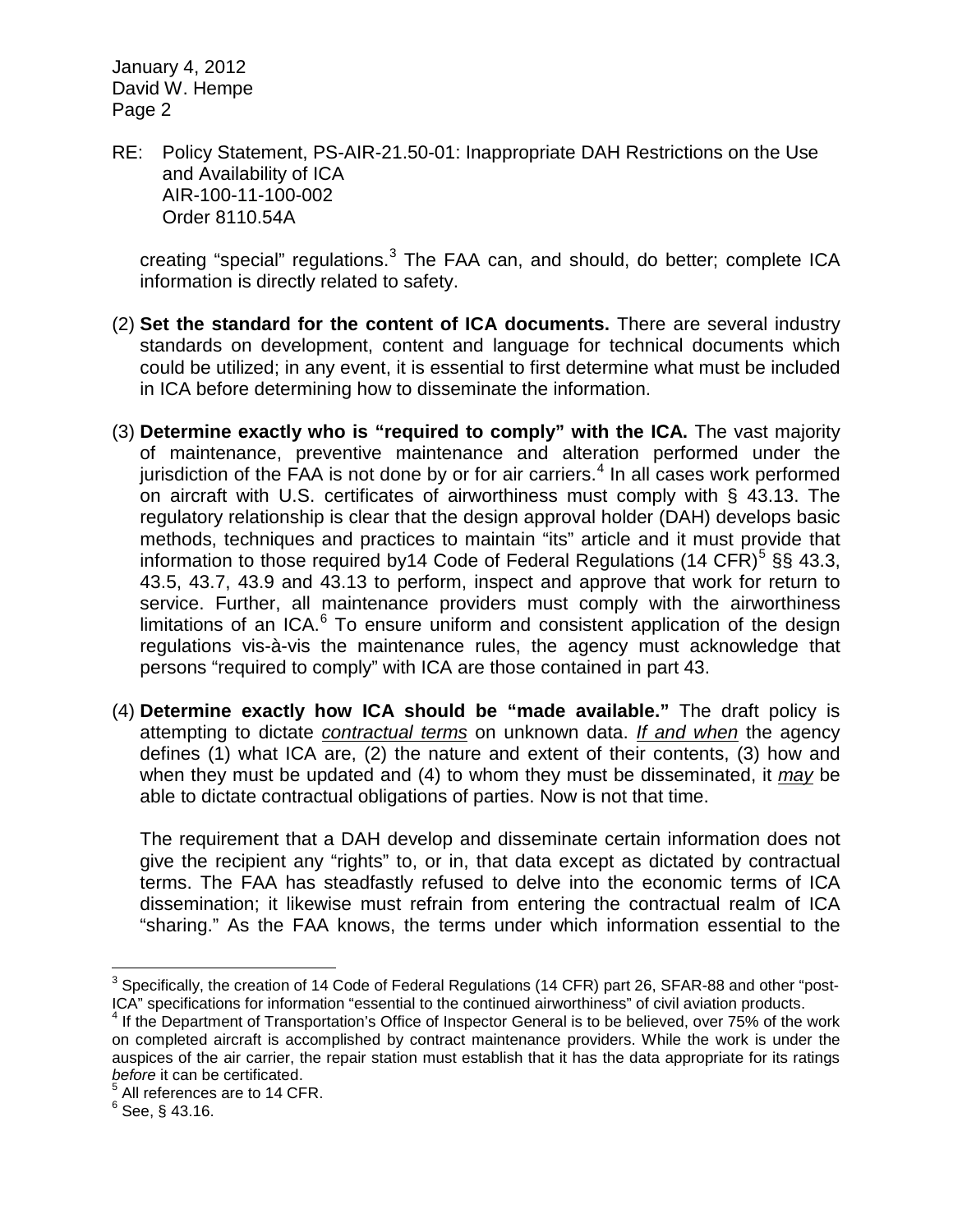### RE: Policy Statement, PS-AIR-21.50-01: Inappropriate DAH Restrictions on the Use and Availability of ICA AIR-100-11-100-002 Order 8110.54A

design and maintenance of government-mandated articles is disseminated has been handled differently by other safety-oriented governmental agencies.<sup>[7](#page-2-0)</sup>

Currently, there is an international civil aviation working group devoted to this issue. The European Aviation Safety Agency (EASA) has delayed the delivery of its work product until 2012 or later and there is no reported progress from the FAA.

ARSA asks that the Aviation Rulemaking Advisory Committee (ARAC) be tasked to fully examine the regulations and current industry practices. That will enable the agency to draw the proper lines between regulatory compliance and business realities.

#### Discussion of the Policy

The stated goals of the policy are:

- 1) Reduce the burden on maintenance providers in determining and maintaining appropriate maintenance instructions to apply to a given product or article.
- 2) Reduce the possibility of maintenance error caused by application of incorrect ICA due to confusion of instructions.

It is unclear how the policy achieves those purposes.<sup>[8](#page-2-1)</sup> The policy is directed at prohibiting certain terms in contracts between DAH and owner/operators of aircraft. It appears the agency is claiming these contractual terms are void as a matter of public policy, a necessary prerequisite to the FAA's determination that inclusion of those terms in contracts are "unacceptable" to finding compliance with a regulation.

Unfortunately, a DAH can enter into a contract that limits the "rights"<sup>[9](#page-2-2)</sup> of a customer receiving information without running afoul of compliance with  $\frac{2}{3}$  21.50.<sup>[10](#page-2-3)</sup> That section

<span id="page-2-0"></span> $7$  Examples include the Environmental Protection Agency's handling of emission-related design and maintenance requirements, the Department of Transportation's (DOT's), Pipeline and Hazardous Materials Safety Administration handling of design and maintenance pressure cylinders and the DOT's U.S. Coast Guard handling of required marine equipment.<br><sup>8</sup> Indeed, the "summary" of the policy states a different intent.

<span id="page-2-1"></span>

<span id="page-2-2"></span> $9$  If any such "rights" even exist; the ICA may be created under regulation, but the 14 CFR does not dictate, interfere or control the "ownership" of those data, indeed, the data submitted to show compliance is deemed trade secret and/or commercially valuable when requested under the Freedom of Information Act.

<span id="page-2-3"></span><sup>&</sup>lt;sup>10</sup> Lack of data from the DAH may create a potential violation of an air carrier's continuous airworthiness maintenance manual and program; however that possibility is not addressed by this draft policy.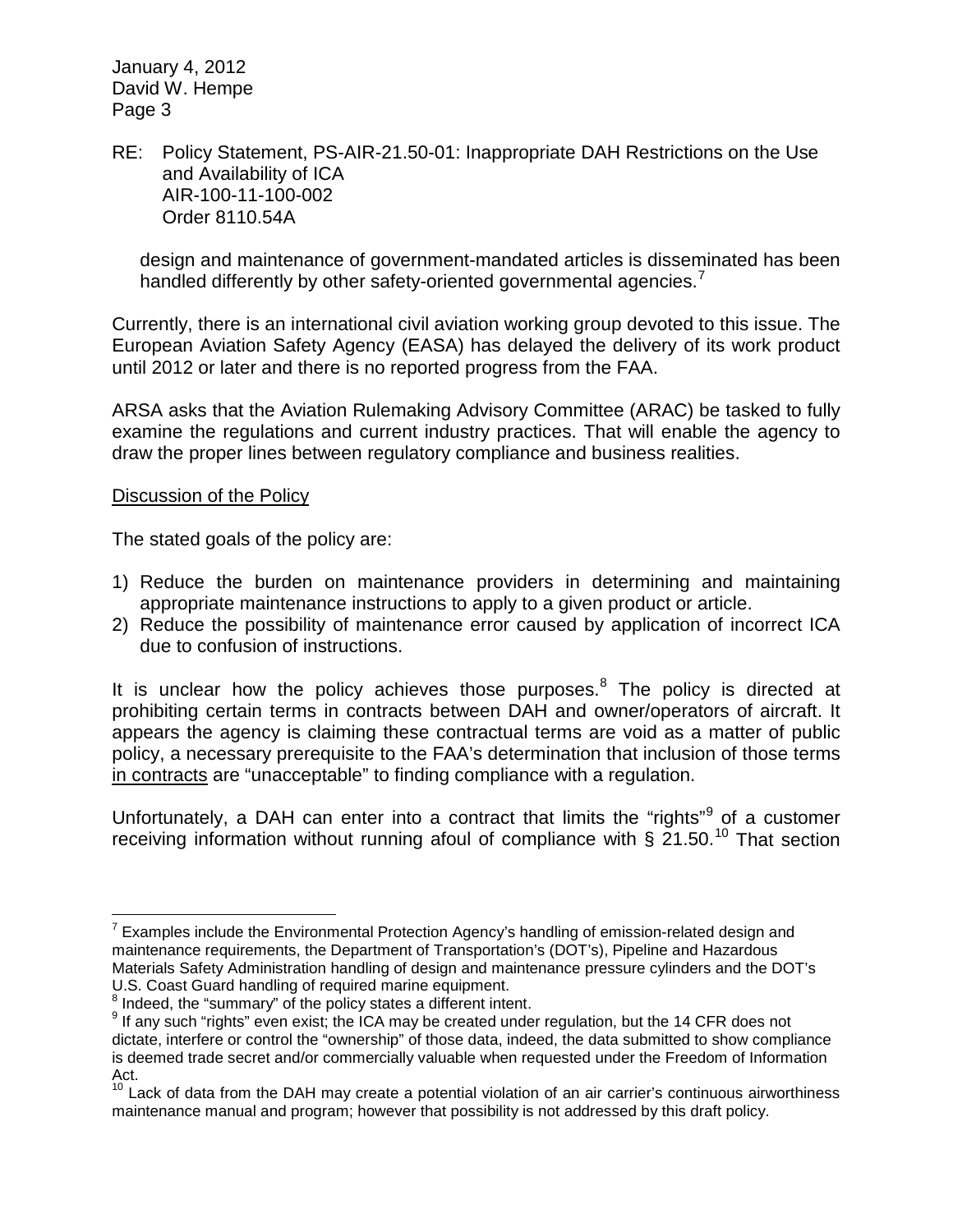### RE: Policy Statement, PS-AIR-21.50-01: Inappropriate DAH Restrictions on the Use and Availability of ICA AIR-100-11-100-002 Order 8110.54A

merely requires that limited maintenance information be developed;<sup>[11](#page-3-0)</sup> it does not dictate how the data will be delivered, nor does it indicate exactly what "made available" entails. Therefore, if the DAH develops information that satisfies the minimal requirements contained in the applicable airworthiness standard, as "interpreted" by the agency's orders and advisory material, the agency must find the ICA acceptable.

If the DAH includes limiting "contractual" language in the ICA, the FAA must just refuse to recognize or enforce it; there is no 14 CFR requirement associated with the limitations. In other words, § 43.13(a) requires that the maintenance provider follow the methods, techniques and practices recommended by the DAH. If those ICA suggest that only DAH replacement parts are "acceptable", it is simply incorrect under the regulations and unenforceable by the FAA.<sup>[12](#page-3-1)</sup>

Likewise, if the owner/operator and the DAH enter into contracts limiting the dissemination of ICA to maintenance providers, the agency can ensure that the information being obtained and disseminated meet the requirements of §§ 43.13(c), 121.1(b) and similar regulations when work is performed for an air carrier. It need not delve into how the air carrier or maintenance provider obtained the information, it need only ensure the information is available when the rating is issued and the work is performed.

### Alternative Language for the Policy

The association has suggestions for alternative policy language that accomplishes two purposes: 1) it establishes the agency's position that its regulations will not be used to justify unacceptable contractual restrictions; and, 2) it strongly discourages such practices.

For ease of reference, the FAA's draft policy is set forth in *italics* with ARSA's comments in **bold** along with suggested alternative language in *bold italics*. A red-line and final, "clean" version of the document is enclosed.

<span id="page-3-0"></span> $11$  As mentioned previously, the agency does not have a clear standard for determining the exact documents that make up ICA and does not deem most component maintenance manuals and other information required by § 43.13(a) part of the ICA for the civil aviation product.<br><sup>12</sup> Similarly, requiring repairs or alterations only by the DAH or a DAH-authorized source and statements

<span id="page-3-1"></span>limiting the dissemination of the data between the "operator" and its chosen maintenance provider are enforceable under the provisions of 14 CFR. Indeed, regulatory compliance *discourages* such activity.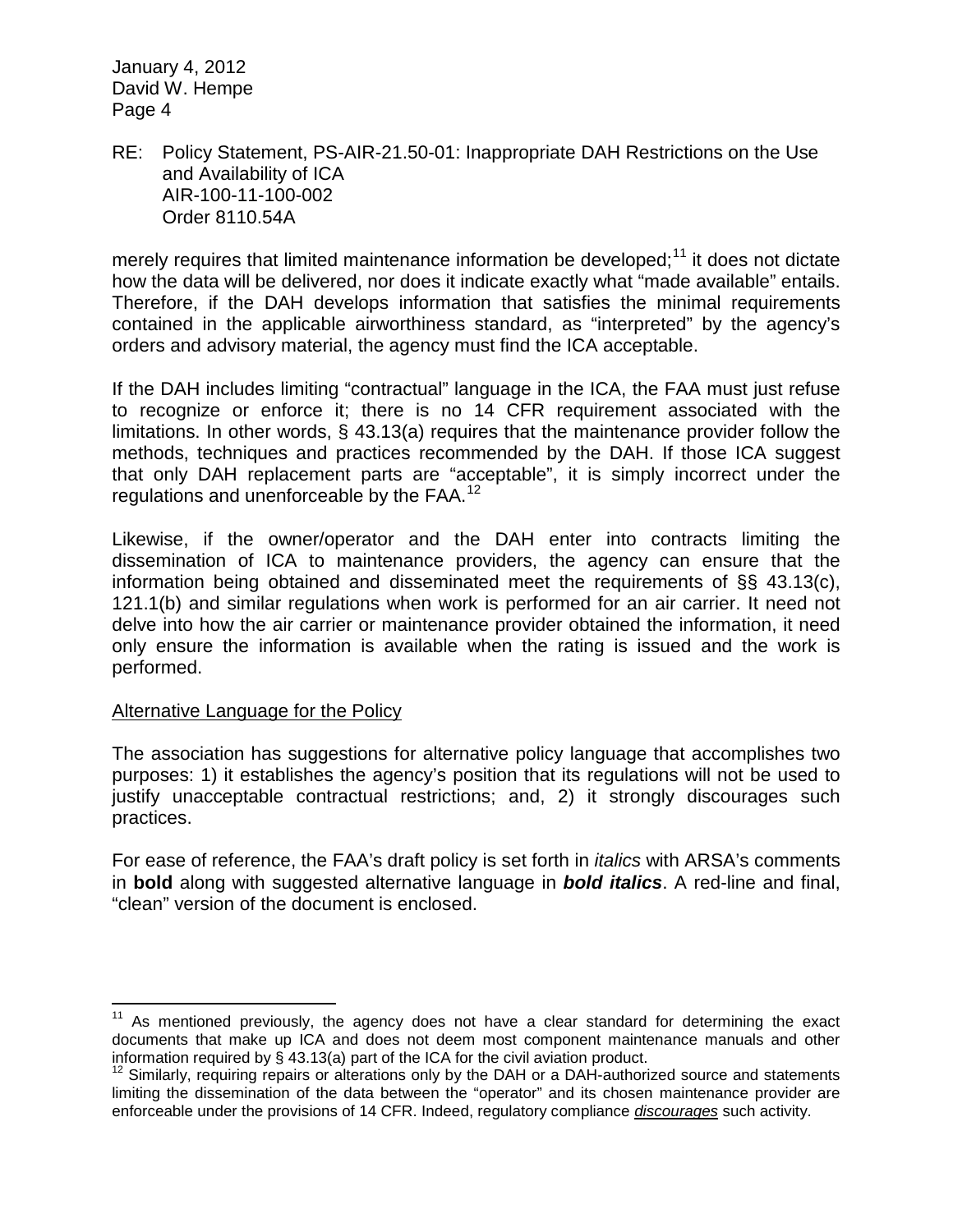RE: Policy Statement, PS-AIR-21.50-01: Inappropriate DAH Restrictions on the Use and Availability of ICA AIR-100-11-100-002 Order 8110.54A

### *Summary*

*This policy memorandum addresses inappropriate actions taken by some Design Approval Holders (DAH's) to restrict the availability, distribution, and use of Instructions for Continued Airworthiness (ICA) through contractual agreements or restrictive language in the ICA itself. This guidance is intended to help:*

- *1) FAA employees determine whether DAH actions for distributing ICAs meet the requirements of Title 14 Code of Federal Regulations (14 CFR) § 21.50(b), and*
- *2) DAHs determine whether their practices meet the requirements of the CFR.*

**The policy is actually requiring a review of contracts, an inappropriate action for agency employees; rather, the policy should make clear what the FAA can and will enforce. Therefore, ARSA suggests the paragraphs be replaced with:**

*This policy memorandum addresses how some Design Approval Holders (DAHs) restrict the availability, distribution and use of Instructions for Continued Airworthiness (ICA).*

*The guidance is intended to help:*

- *1) FAA employees determine the nature and extent of those restrictions, and*
- *2) DAHs understand that contracts restricting ICA usage will not be enforced by the FAA.*

#### *Background*

*ICA* constitute only those maintenance instructions recommended by a DAH in *compliance with the airworthiness standards (e.g., § 25.1529, § 33.4) that are acceptable to or approved by the FAA as necessary to maintain a type certificated product in an airworthy condition. 14 CFR § 21.50(b) requires the DAH to "furnish at least one set of complete Instructions for Continued Airworthiness to the owner of each type aircraft, aircraft engine, or propeller…. Thereafter, the holder of a design approval must make those instructions available to any other person required…to comply with any of the terms of those instructions." The same regulation requires that "changes to the Instructions for Continued Airworthiness shall be made available to any person required…to comply with any of those instructions."*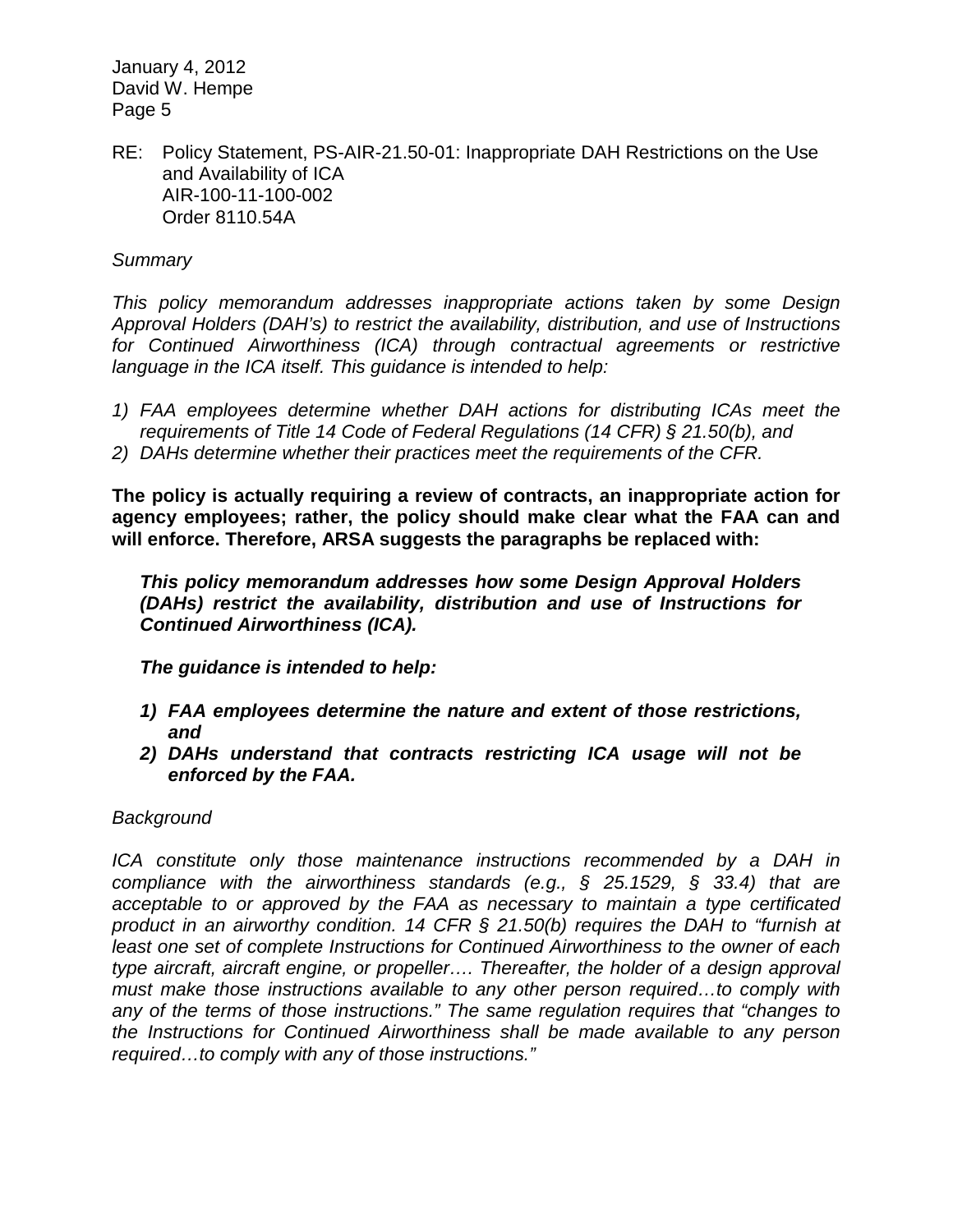RE: Policy Statement, PS-AIR-21.50-01: Inappropriate DAH Restrictions on the Use and Availability of ICA AIR-100-11-100-002 Order 8110.54A

**The first sentence does not mirror the regulatory requirement and therefore it should be changed to read:**

*ICA constitute only those maintenance instructions recommended by a DAH in compliance with the airworthiness standards (e.g., § 25.1529, § 33.4) that are acceptable to or approved by the FAA as essential to the continued airworthiness of a type-certificate product.*

*The intent of § 21.50(b) is to provide for the development and distribution of the information necessary for owners/operators to maintain their products in an airworthy condition. The scope of § 21.50(b) is limited to owner/operators and those authorized by the FAA to perform maintenance on those products (or components thereof). It is not intended to require that ICA be made available to any person seeking ICA for purposes other than preventative maintenance, maintenance, or alteration, unless that person has a regulatory requirement to comply with the ICA.*

**The intent of the section was to provide persons required to comply with maintenance instructions a means of obtaining that basic safety information. The FAA has taken a position that the "only" person required to comply is the owner/operator. The regulations belie that position. Persons authorized to perform maintenance is limited;[13](#page-5-0) every person performing maintenance must comply with the manufacturer's instructions or "other methods, techniques and practices" acceptable to the agency.[14](#page-5-1) Finally, all maintenance providers must comply with airworthiness limitations.[15](#page-5-2)**

**Therefore, the second paragraph should read as follows:**

*The intent of § 21.50(b) is to provide for the development and distribution of information essential to the continued airworthiness of a civil aviation article. It is not intended to require that ICA be made available to any person seeking ICA for purposes other than preventative maintenance, maintenance, or alteration, unless that person has a regulatory requirement to comply with the ICA.*

*Making ICA Available to FAA Repair Stations*

<span id="page-5-0"></span> $\frac{13}{13}$  See, § 43.3.<br> $\frac{14}{15}$  See, § 43.13.

<span id="page-5-1"></span>

<span id="page-5-2"></span> $15$  See, § 43.16.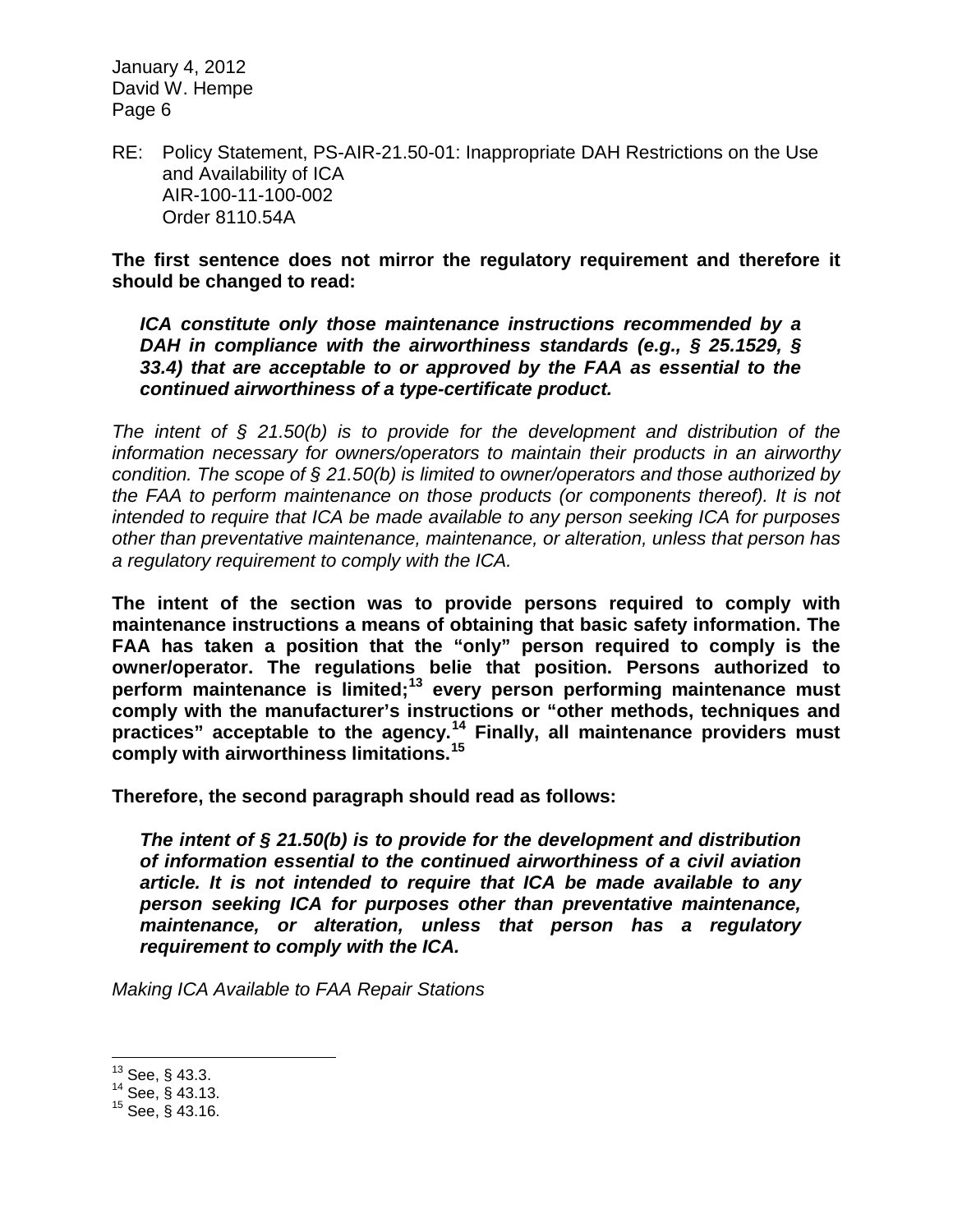RE: Policy Statement, PS-AIR-21.50-01: Inappropriate DAH Restrictions on the Use and Availability of ICA AIR-100-11-100-002 Order 8110.54A

*Recent questions have emerged regarding requirements for a DAH to make ICA available to a maintenance provider. FAA Order 8110.54A, paragraph 6-4(a), explains the criteria that must be met if the person requesting the ICA is not the product owner or operator. For example, if a repair station lacks the proper rating, but desires to perform maintenance for an owner/operator, the repair station would need to obtain the necessary ICA directly from the owner/operator. The owner/operator has the right under § 21.50(b) to obtain the ICA from the DAH and then provide it to the maintenance provider(s) of its choice. The repair station could then seek the proper rating from the FAA under the provisions of Part 145.*

**The policy should not restate or explain another document; doing so merely creates confusion and additional questions. Further, § 21.50(b) does not confer any "right" in the "owner/operator;" it requires DAHs to perform actions, not other certificate holders. Therefore, the paragraph should stop after the second sentence.**

*Recent questions have emerged regarding requirements for a DAH to make ICA available to a maintenance provider. FAA Order 8110.54A, paragraph 6-4(a), explains the criteria that must be met if the person requesting the ICA is not the product owner or operator.*

*It is not appropriate for a DAH to place limitations on the use of its ICA between the owner/operator and the repair station, whether the repair station is rated or not to perform that maintenance. This means a repair station could seek the appropriate FAA rating to perform the maintenance on the owner/operator's products with the owner/operator support. In such cases, once the repair station obtains the FAA rating, FAA Order 8110.54A, paragraph 6-4(a), states that the DAH would be required to make the ICA and any subsequent revisions available directly to the repair station upon its request.*

**While seemingly inappropriate, until the FAA declares such contractual provisions void as a matter of public policy, a DAH may limit the use of its ICA. The agency's attempt to link contractual limitations to the "make available" language in § 21.50(b) is not within its authority. Additionally, unless the FAA intends to read every contract between an owner/operator and a DAH supplier, the policy is unenforceable.**

**Rather, the FAA should make it absolutely clear that such limitations will not be**  *enforced* **by the agency. Additionally, it may state that** *if any* **non-technically**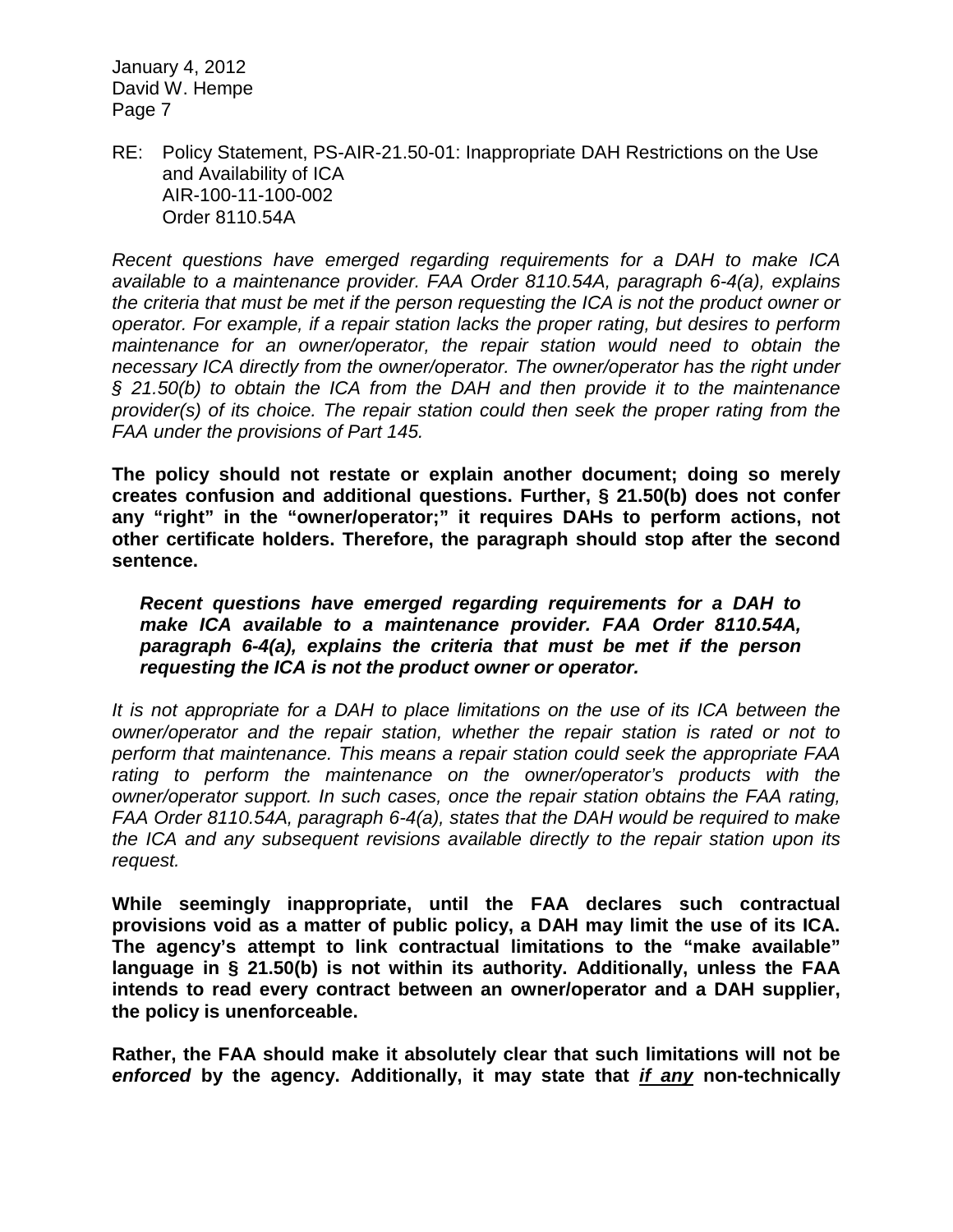RE: Policy Statement, PS-AIR-21.50-01: Inappropriate DAH Restrictions on the Use and Availability of ICA AIR-100-11-100-002 Order 8110.54A

**justified language is included in ICA, the FAA will not support the implementation of those provisions. Therefore, the paragraph should read:**

*Some DAHs place limitations on the use of their ICA. The FAA does not support these measures and cautions that such restrictions could become potential violations because of an owner or operator's failure to make appropriate data available to its maintenance providers. Further, the FAA will not enforce clauses that attempt to limit the owner or operator from sharing ICA with its maintenance provider. This means a repair station could seek the appropriate FAA rating to perform the maintenance on the owner/operator's products with the owner/operator support. In such cases, once the repair station obtains the FAA rating, FAA Order 8110.54A, paragraph 6-4(a), states that the DAH would be required to make the ICA and any subsequent revisions available directly to the repair station upon its request.*

*Regulatory Justification for Owner/Operator Distribution of ICA to Maintenance Providers*

*From the Final Rule discussion, Federal Register Volume 45, No. 178, Page 60168, dated September 11, 1980, it is clear that the regulations intended for owners/operators to be able to share ICA with those who they seek to perform their maintenance.*

**While the preamble does make it clear that the owners and operators were going to share ICA with maintenance providers, the intent does not stop there. The FAA clearly planned for the dissemination of information "essential to the continued airworthiness" of products to persons required to follow those instructions. Therefore, the first paragraph should read:**

#### *From the discussion in the final rule, Federal Register Volume 45, No. 178, Page 60168, dated September 11, 1980, it is clear that the regulations intended for ICA to be appropriately developed and disseminated.*

*"The Instructions for Continued Airworthiness must be furnished to the aircraft owner/operator who is the person responsible for maintaining the aircraft (including the propeller). The owner/operator may not be authorized to maintain the propeller, but the owner/operator can place the instructions in the hands of persons who are authorized."*

*Although this particular FAA response to a comment concerns propellers, it is clearly applicable to all aspects of maintenance. Few, if any, owners, operators, or*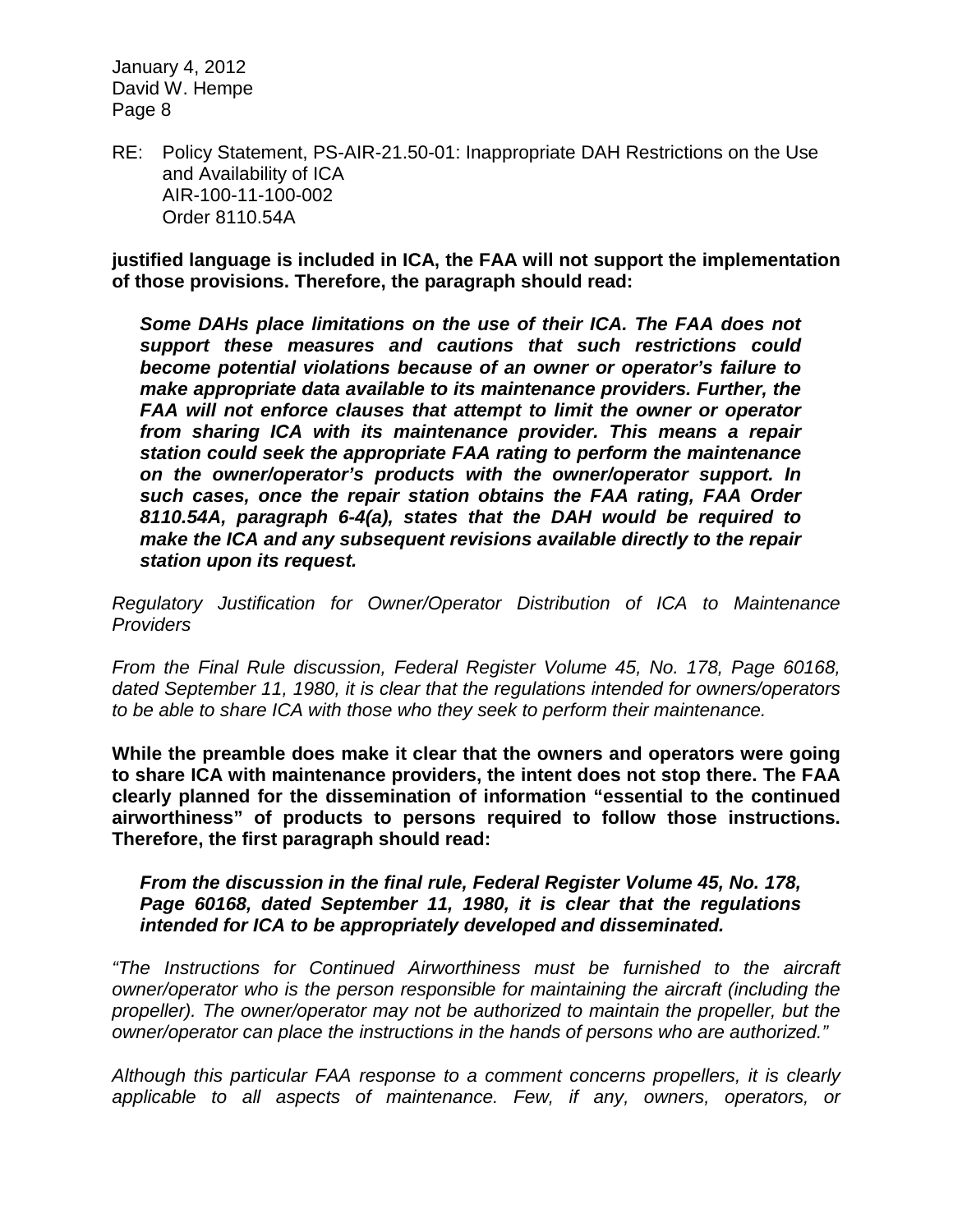RE: Policy Statement, PS-AIR-21.50-01: Inappropriate DAH Restrictions on the Use and Availability of ICA AIR-100-11-100-002 Order 8110.54A

*maintenance entities are qualified to perform maintenance on all kinds of aircraft and related products and articles, creating the need for owners and operators to be able to pass the instructions to their maintainers.*

#### **The paragraph does not add substantially to the discussion and can be stricken without detracting from the policy.**

*Based on the above discussion, a DAH may not inhibit via contractual provisions an owner/operator from distributing ICA to current or potential future maintenance providers. Therefore, it is not acceptable for a DAH to limit the distribution of ICA by imposing contractual requirements or adding restrictive language that would control the use of ICA by an owner/operator with respect to the maintenance of its product.*

**The "above discussion" does not prevent two parties from entering into a contract that restricts the distribution and use of ICA. Unless and until the FAA is ready to deem such contractual clauses void as a matter of public policy, it has no jurisdiction to comment. Therefore, the entire paragraph must be struck.**

*In addition, while a DAH must identify the applicability of its ICA, the FAA will not accept restrictive statements or terms in ICA documents or related licensing agreements that purport to limit the appropriate availability (distribution) or use of the ICA where the FAA has determined the ICA continue to be acceptable for maintaining a DAH's product or article with FAA-approved replacement parts, articles, or materials installed (e.g., Parts Manufacturer Approval (PMA) items). While not exhaustive, the FAA does not find the following DAH practices acceptable under the provisions of 14 CFR § 21.50(b) and related ICA airworthiness requirements:*

- *1) Requiring the use (installation) of only DAH-produced or authorized replacement parts, articles, appliances, or materials.*
- *2) Requiring that alterations or repairs must be provided or otherwise authorized by the DAH.*
- *3) Requiring the use of only repair stations or other persons authorized by the DAH to implement the ICA.*
- *4) Establishing, or attempting to establish, any restriction on the right of the owner/operator to disclose or provide the ICA to persons authorized by the FAA to implement the ICA.*

**The agency can certainly declare that such "restrictions" be removed from ICA. However, equally clear is that a DAH can make and declare certain business determinations, such as refusal to honor warranties, if PMA parts are installed**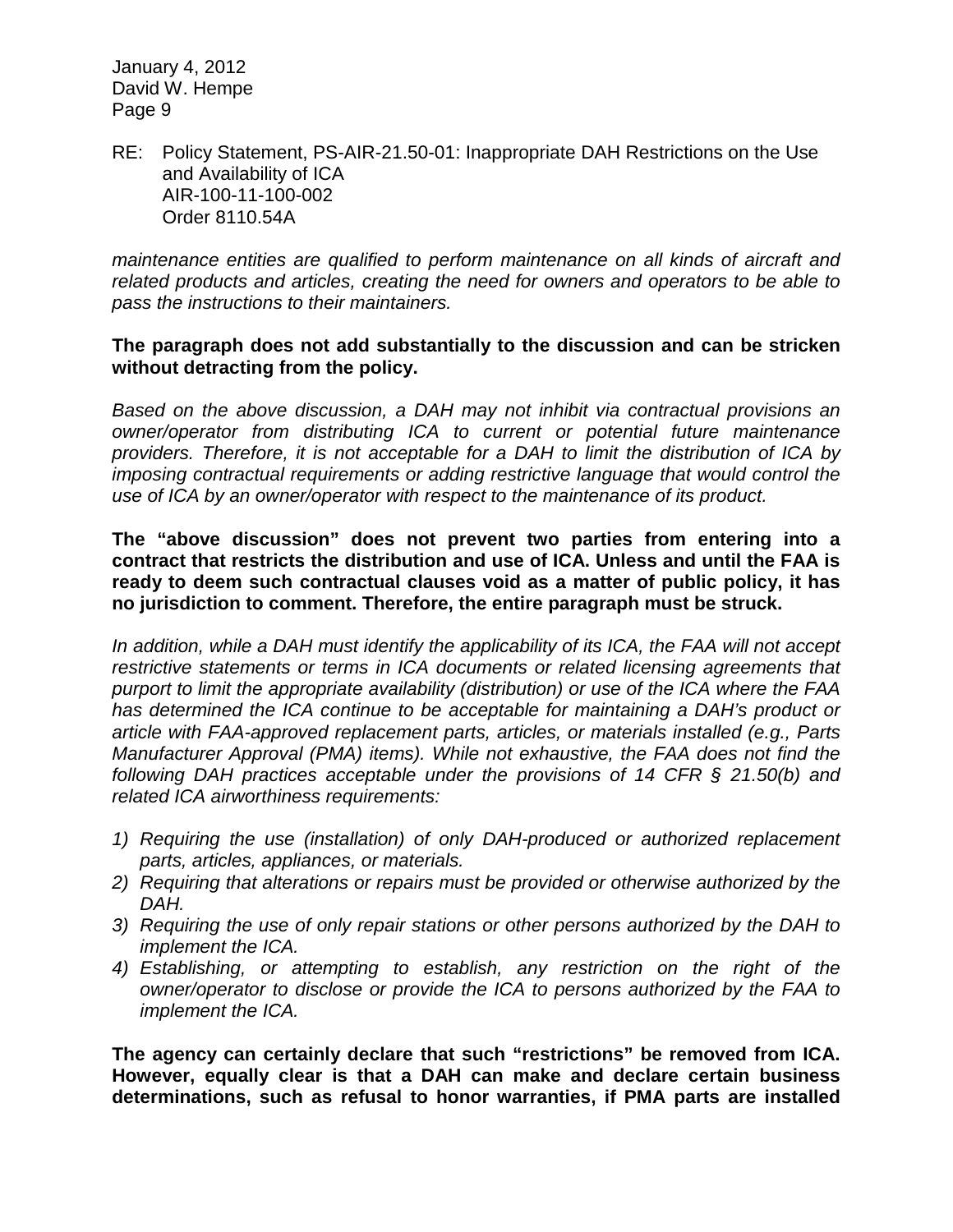RE: Policy Statement, PS-AIR-21.50-01: Inappropriate DAH Restrictions on the Use and Availability of ICA AIR-100-11-100-002 Order 8110.54A

**and/or declare that the DAH's ICA are only to be used on their products since the information was not determined valid for any other usage. Therefore, the paragraphs should read:**

*While a DAH must identify the applicability of its ICA, the FAA will not find acceptable or enforce restrictive statements or terms in ICA documents that purport to limit the appropriate availability (distribution) or use of the ICA. This is particularly true where the FAA has determined the ICA continue to be acceptable for maintaining a DAH's product or article with FAA-approved replacement parts, articles, or materials installed (e.g., Parts Manufacturer Approval (PMA) items). While not exhaustive, the FAA does not find the following DAH practices acceptable or enforceable under the provisions of 14 CFR:*

*1) Requiring the use (installation) of only DAH-produced or authorized replacement parts, articles, appliances, or materials.*

*The FAA has specifically determined that certain articles are eligible for installation as direct replacement parts. Therefore, any such restriction in an ICA or contract is not a matter of regulatory enforcement.*

*2) Requiring that alterations or repairs must be provided or otherwise authorized by the DAH.*

*Unless this particular step is required by an AD, the regulations allow independently developed repairs and alterations.*

*3) Requiring the use of only repair stations or other persons authorized by the DAH to implement the ICA.*

*Even when a DAH "requires" certain repairs or articles be returned to "authorized" sources, the persons performing the maintenance, preventive maintenance or alteration must be authorized as set forth in § 43.3.*

*4) Establishing, or attempting to establish, any restriction on the ability of the owner/operator to disclose or provide the ICA to persons authorized by the FAA to implement the ICA. These restrictions are solely commercial in nature.*

*Under the regulations, the owner or operator may be required to ensure the instructions are available to a maintenance provider. If the restriction in a contract forbids the proper dissemination of information it will not be enforced by the FAA.*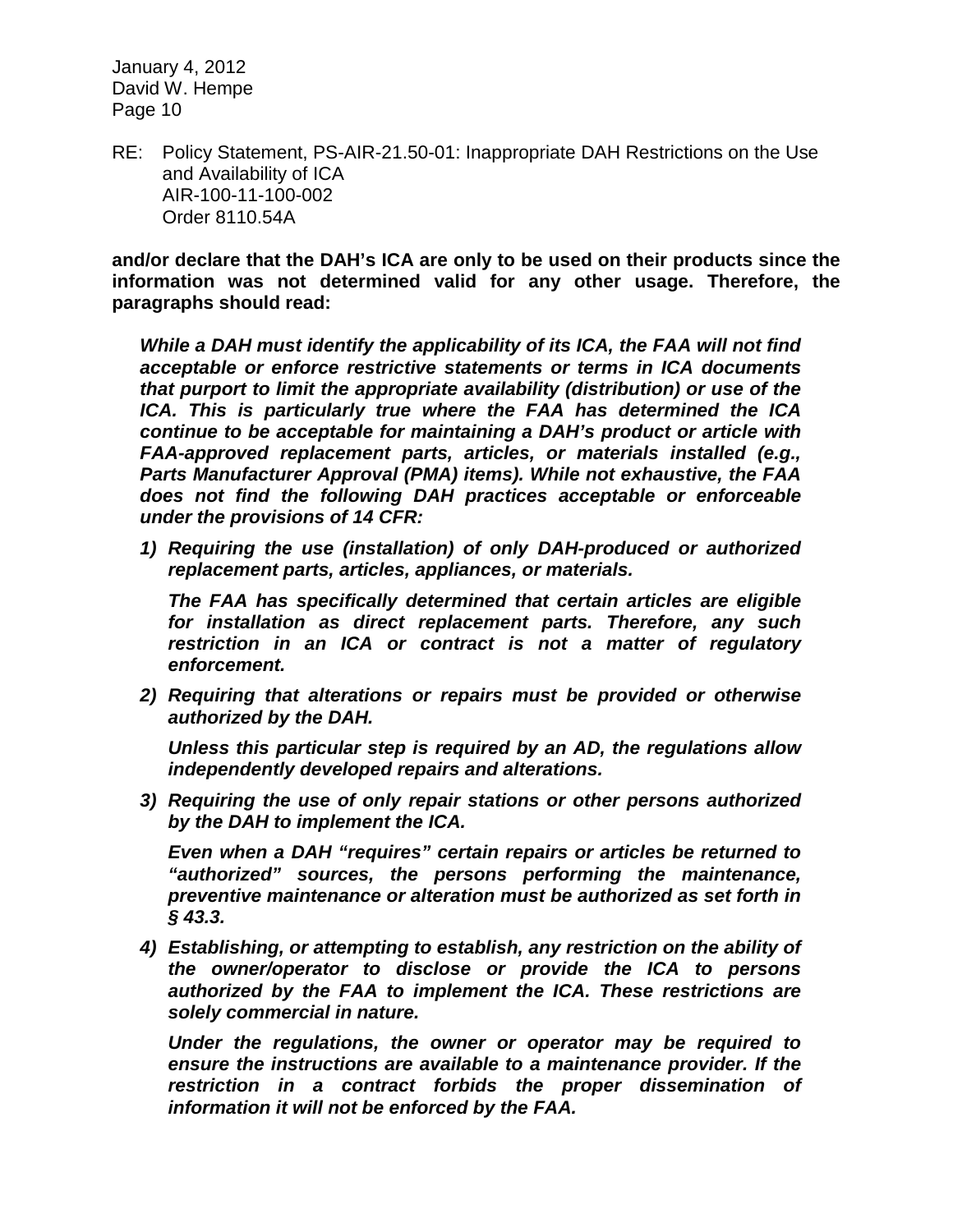RE: Policy Statement, PS-AIR-21.50-01: Inappropriate DAH Restrictions on the Use and Availability of ICA AIR-100-11-100-002 Order 8110.54A

*This policy has two goals. The first is to reduce the burden on maintenance providers in determining and maintaining appropriate maintenance instructions to apply to a given product or article. The second is to reduce the possibility of maintenance error caused by application of incorrect ICA due to confusion of instructions.*

**The policy fails to accomplish either goal; further, they are not in line with the purpose of the policy contained in the Summary. Therefore, the paragraph immediately above should be stricken.**

*It is understood that there are situations where the installation of PMA articles, or the incorporation of certain repairs or alterations, may not clearly be addressed in the existing ICA. In these situations it is the responsibility of the owner/operator to maintain the necessary records to allow maintenance providers to determine the appropriate ICA to be used in the repair or alteration at issue.*

**ARSA is unsure of what the agency is trying to address with this last paragraph. Further, it seems to be out of place in a policy aimed at DAH contractual restrictions. Therefore, we recommend its removal.**

*This policy was coordinated with the Aircraft Maintenance Division, AFS-300. If you have any questions or comments, please contact John Cerra, AIR-110, at (405) 954- 7075 or at john.cerra@faa.gov.*

#### **Conclusion**

The current policy must be rewritten to ensure proper coordination with current regulations to—

- (1) Ensure the regulations are not used to justify contractual restrictions; and, thus
- (2) Strongly discourage such practices.

To ease the agency's review, ARSA has enclosed its suggested policy changes in both a red-line and final, "clean version" format.

The Association strongly encourages the agency to task the ARAC with reviewing the regulations and current industry practices with respect to the creation, updating, and dissemination of ICA and recommending appropriate agency action.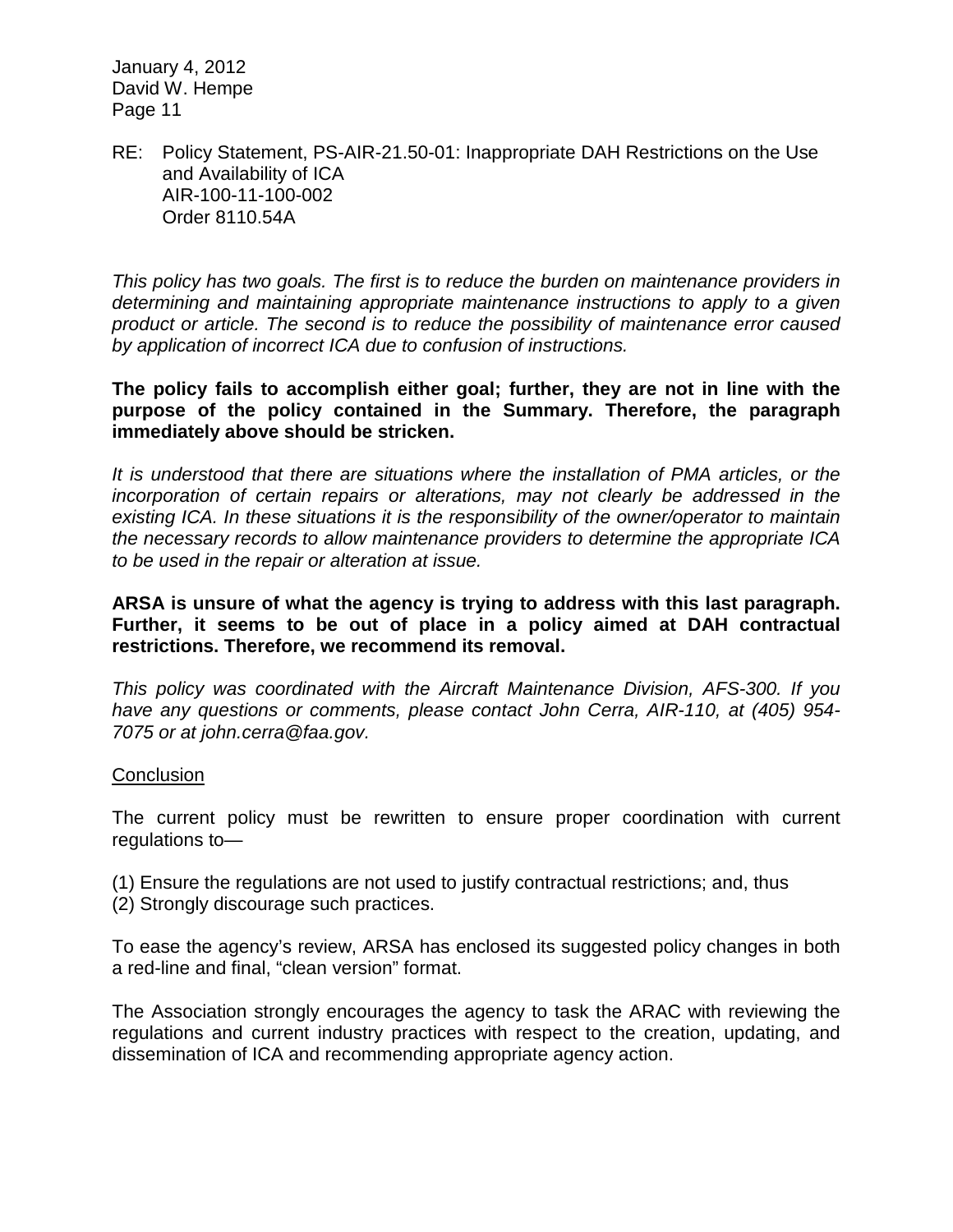RE: Policy Statement, PS-AIR-21.50-01: Inappropriate DAH Restrictions on the Use and Availability of ICA AIR-100-11-100-002 Order 8110.54A

To ensure the agency fully understands the association's concerns, we will be contacting you in the near future to set up a meeting to discuss this matter in more detail.

Your Servant,

Sarah MacLeod Executive Director

Enclosure Policy Statement Red-line version

Policy Statement Final version

cc: John Cerra Steven Douglas Rebecca MacPherson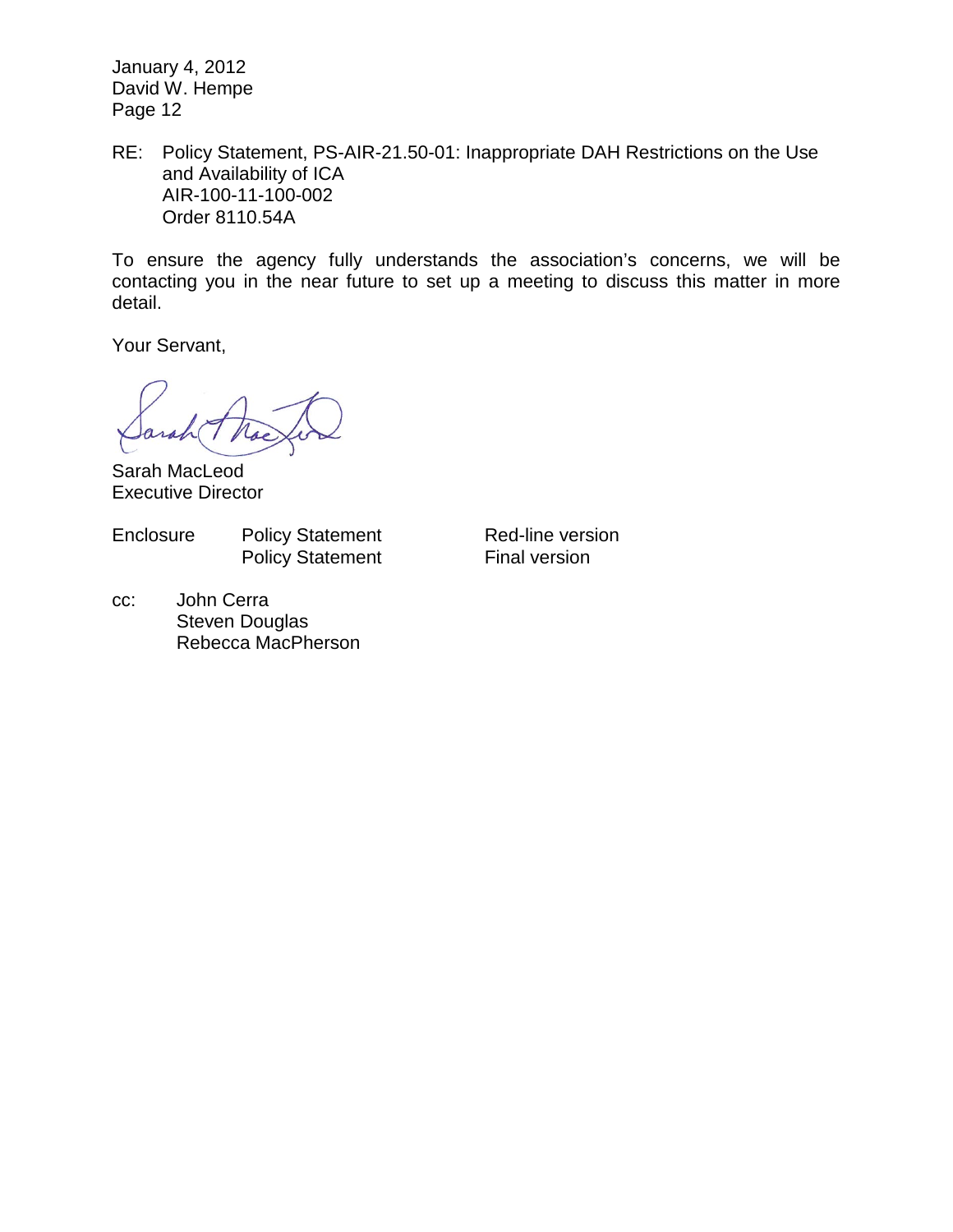# **Summary**

This policy memorandum addresses inappropriate actions taken by how some Design Approval Holders (DAH's) to restrict the availability, distribution, and use of Instructions for Continued Airworthiness (ICA) through contractual agreements or restrictive language in the ICA itself.

This guidance is intended to help:

- 1) FAA employees determine whether DAH actions for distributing ICAs meet the requirements of Title 14 Code of Federal Regulations (14 CFR) § 21.50(b)the nature and extent of those restrictions, and
- 2) DAHs determine whether their practices meet the requirements of the CFRunderstand that contracts restricting ICAs usage will not be enforced by the FAA.

# **Background**

ICA constitute only those maintenance instructions recommended by a DAH in compliance with the airworthiness standards (e.g., § 25.1529, § 33.4) that are acceptable to or approved by the FAA as necessary essential to maintain a type certificated product in an airworthy condition.the continued airworthiness of a type-certificate product. 14 CFR § 21.50(b) requires the DAH to "furnish at least one set of complete Instructions for Continued Airworthiness to the owner of each type aircraft, aircraft engine, or propeller…. Thereafter, the holder of a design approval must make those instructions available to any other person required…to comply with any of the terms of those instructions." – The same regulation requires that "changes to the Instructions for Continued Airworthiness shall be made available to any person required…to comply with any of those instructions."

The intent of § 21.50(b) is to provide for the development and distribution of the information necessary for owners/operators to maintain their products in an airworthy conditionessential to the continued airworthiness of a civil aviation article.  $-$  The scope of § 21.50(b) is limited to owner/operators and those authorized by the FAA to perform maintenance on those products (or components thereof). It is not intended to require that ICA be made available to any person seeking ICA for purposes other than preventative maintenance, maintenance, or alteration, unless that person has a regulatory requirement to comply with the ICA.

## **Making ICA Available to FAA Repair Stations**

Recent questions have emerged regarding requirements for a DAH to make ICA available to a maintenance provider.- FAA Order 8110.54A, paragraph 6-4(a), explains the criteria that must be met if the person requesting the ICA is not the product owner or operator. For example, if a repair station lacks the proper rating, but desires to perform maintenance for an owner/operator, the repair station would need to obtain the necessary ICA directly from the owner/operator. The owner/operator has the right under § 21.50(b) to obtain the ICA from the DAH and then provide it to the maintenance provider(s) of its choice. The repair station could then seek the proper rating from the FAA under the provisions of Part 145.

It is not appropriate for aSome DAHs to place limitations on the use of its their ICA between the owner/operator and the repair station, whether the repair station is rated or not to perform that maintenance. The FAA does not support these measures and cautions that such restrictions could become potential violations because of an owner or operator's failure to make appropriate data available to its maintenance providers. Further, the FAA will not enforce clauses that attempt to limit the owner or operator from sharing ICA with its maintenance provider. This means a repair station could seek the appropriate FAA rating to perform the maintenance on the owner/operator's products with the owner/operator support. In such cases, once the repair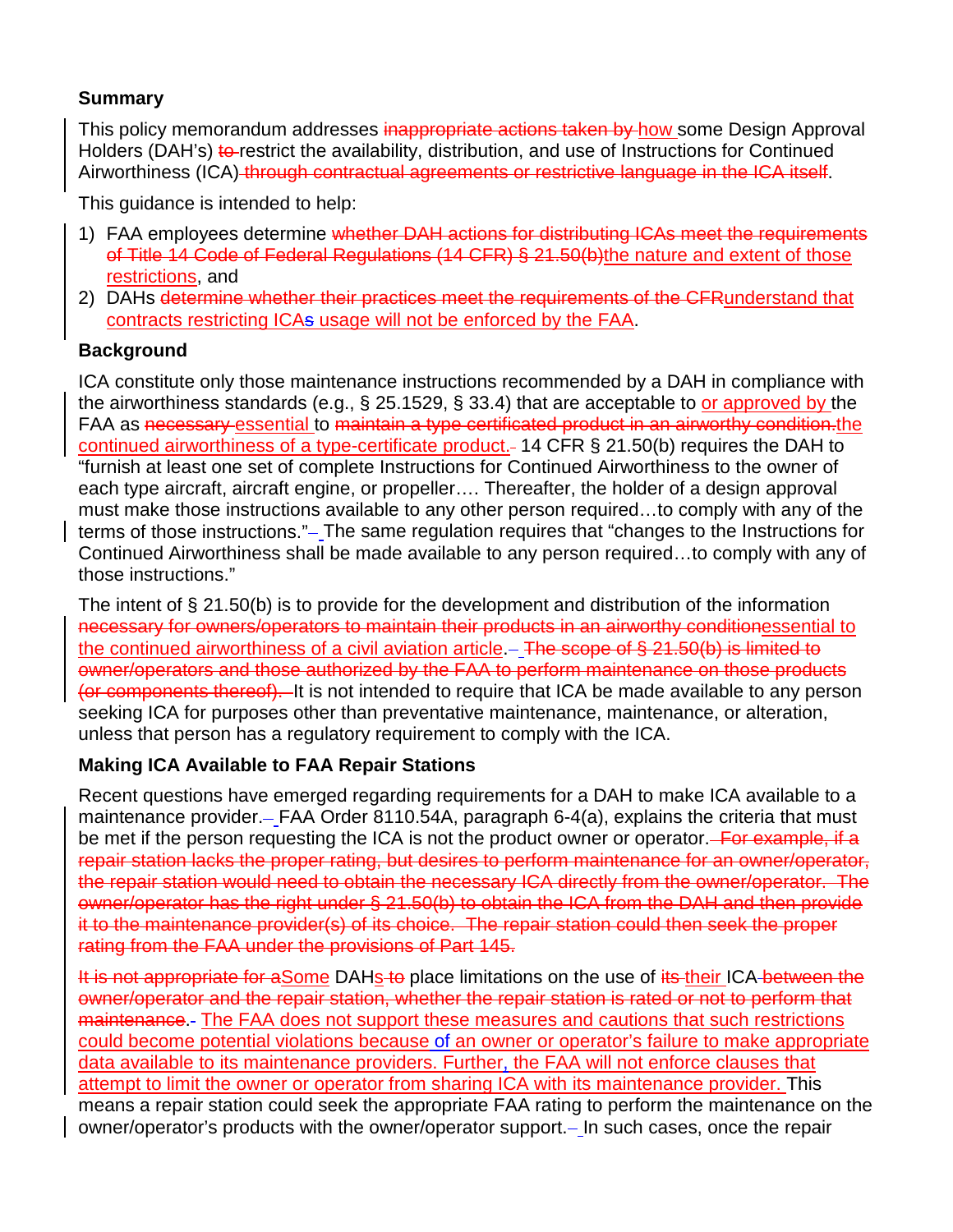station obtains the FAA rating, FAA Order 8110.54A, paragraph 6-4(a), states that the DAH would be required to make the ICA and any subsequent revisions available directly to the repair station upon its request.

## **Regulatory Justification for Owner/Operator Distribution of ICA to Maintenance Providers**

From the Final Rule discussion in the final rule, Federal Register Volume 45, No. 178, Page 60168, dated September 11, 1980, it is clear that the regulations intended for owners/operators to be able to share ICA to be appropriately developed and disseminated with those who they seek to perform their maintenance.

"The Instructions for Continued Airworthiness must be furnished to the aircraft owner/operator who is the person responsible for maintaining the aircraft (including the propeller). The owner/operator may not be authorized to maintain the propeller, but the owner/operator can place the instructions in the hands of persons who are authorized."

Although this particular FAA response to a comment concerns propellers, it is clearly applicable to all aspects of maintenance. Few, if any, owners, operators, or maintenance entities are qualified to perform maintenance on all kinds of aircraft and related products and articles, creating the need for owners and operators to be able to pass the instructions to their maintainers.

Based on the above discussion, a DAH may not inhibit via contractual provisions an owner/operator from distributing ICA to current or potential future maintenance providers. Therefore, it is not acceptable for a DAH to limit the distribution of ICA by imposing contractual requirements or adding restrictive language that would control the use of ICA by an owner/operator with respect to the maintenance of its product.

In addition, wWhile a DAH must identify the applicability of its ICA, the FAA will not find acceptable or enforceaccept restrictive statements or terms in ICA documents or related licensing agreements that purport to limit the appropriate availability (distribution) or use of the ICA. This is particularly true where the FAA has determined the ICA continue to be acceptable for maintaining a DAH's product or article with FAA-approved replacement parts, articles, or materials installed (e.g., Parts Manufacturer Approval (PMA) items). While not exhaustive, the FAA does not find the following DAH practices acceptable or enforceable under the provisions of 14 CFR §21.50(b) and related ICA airworthiness requirements:

1) Requiring the use (installation) of only DAH-produced or authorized replacement parts, articles, appliances, or materials.

The FAA has specifically determined that certain articles are eligible for installation as direct replacement parts. Therefore, any such restriction in an ICA or contract is not a matter of regulatory enforcement.

- 2) Requiring that alterations or repairs must be provided or otherwise authorized by the DAH. Unless this particular step is required by an AD, the regulations allow independently developed repairs and alterations.
- 3) Requiring the use of only repair stations or other persons authorized by the DAH to implement the ICA.

Even when a DAH "requires" certain repairs or articles be returned to "authorized" sources, the persons performing the maintenance, preventive maintenance or alteration must be authorized as set forth in § 43.3.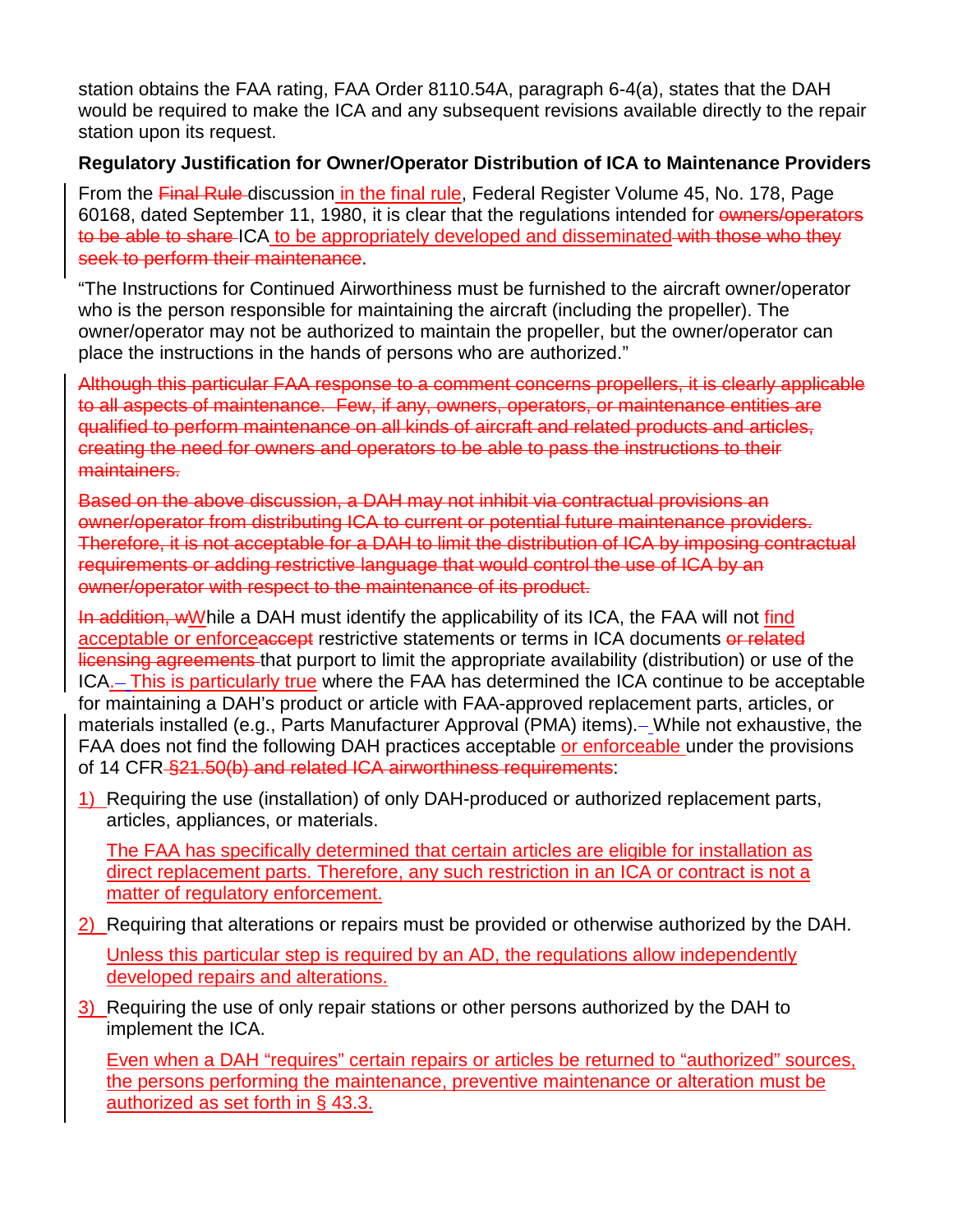4) Establishing, or attempting to establish, any restriction on the right-ability of the owner/operator to disclose or provide the ICA to persons authorized by the FAA to implement the ICA. These restrictions are solely commercial in nature.

Under the regulations, the owner or operator may be required to ensure the instructions are available to a maintenance provider. If the restriction in a contract forbids the proper dissemination of information it will not be enforced by the FAA.

This policy has two goals. The first is to reduce the burden on maintenance providers in determining and maintaining appropriate maintenance instructions to apply to a given product or article. The second is to reduce the possibility of maintenance error caused by application of incorrect ICA due to confusion of instructions.

It is understood that there are situations where the installation of PMA articles, or the incorporation of certain repairs or alterations, may not clearly be addressed in the existing ICA. In these situations it is the responsibility of the owner/operator to maintain the necessary records to allow maintenance providers to determine the appropriate ICA to be used in the repair or alteration at issue.

This policy was coordinated with the Aircraft Maintenance Division, AFS-300. If you have any questions or comments, please contact John Cerra, AIR-110, at (405) 954-7075 or at john.cerra@faa.gov.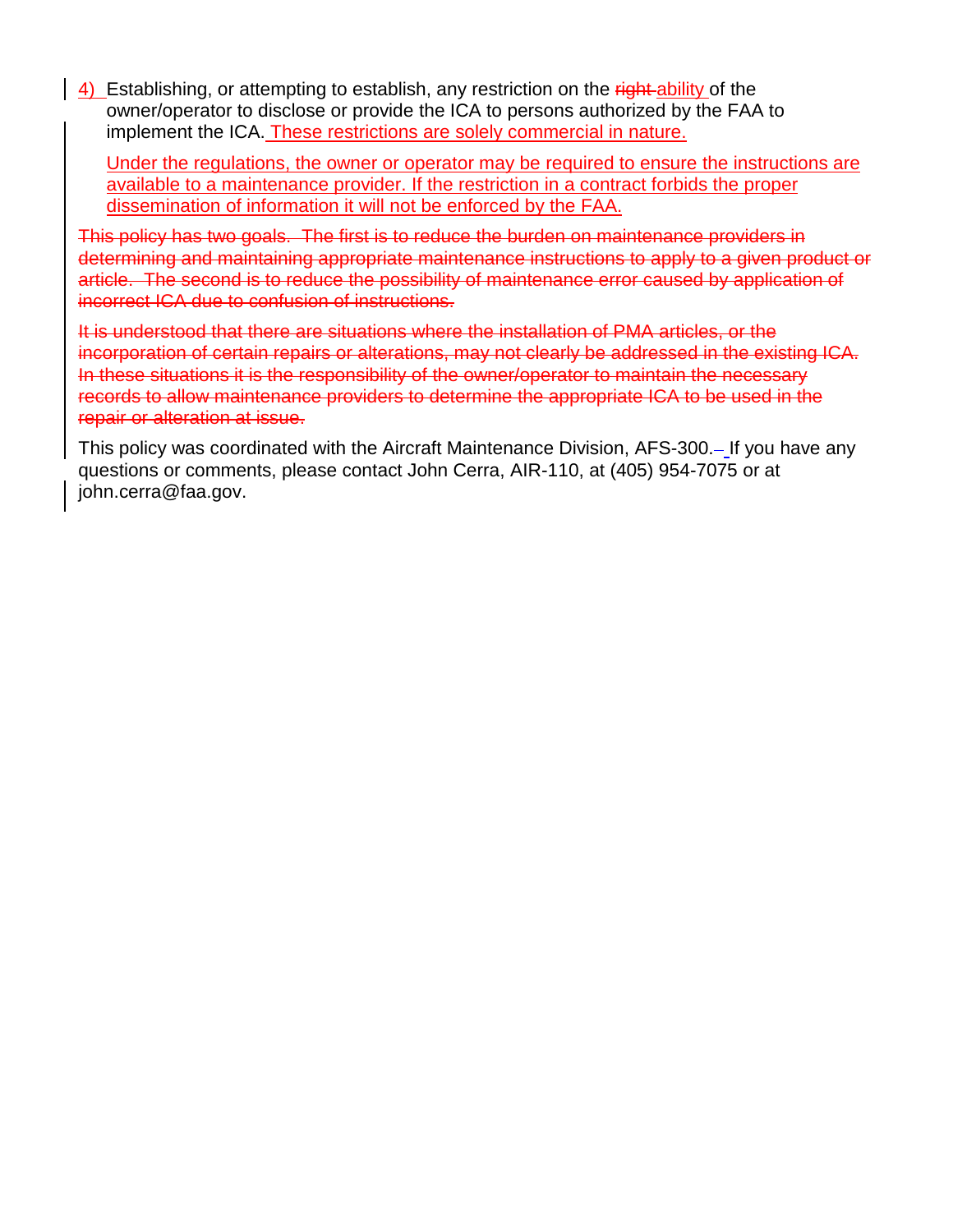# **Summary**

This policy memorandum addresses how some Design Approval Holders (DAH's) restrict the availability, distribution, and use of Instructions for Continued Airworthiness (ICA).

This guidance is intended to help:

- 1) FAA employees determine the nature and extent of those restrictions, and
- 2) DAHs understand that contracts restricting ICA usage will not be enforced by the FAA.

## **Background**

ICA constitute only those maintenance instructions recommended by a DAH in compliance with the airworthiness standards (e.g., § 25.1529, § 33.4) that are acceptable to or approved by the FAA as essential to the continued airworthiness of a type-certificate product. 14 CFR § 21.50(b) requires the DAH to "furnish at least one set of complete Instructions for Continued Airworthiness to the owner of each type aircraft, aircraft engine, or propeller…. Thereafter, the holder of a design approval must make those instructions available to any other person required…to comply with any of the terms of those instructions." The same regulation requires that "changes to the Instructions for Continued Airworthiness shall be made available to any person required…to comply with any of those instructions."

The intent of § 21.50(b) is to provide for the development and distribution of the information essential to the continued airworthiness of a civil aviation article. It is not intended to require that ICA be made available to any person seeking ICA for purposes other than preventative maintenance, maintenance, or alteration, unless that person has a regulatory requirement to comply with the ICA.

# **Making ICA Available to FAA Repair Stations**

Recent questions have emerged regarding requirements for a DAH to make ICA available to a maintenance provider. FAA Order 8110.54A, paragraph 6-4(a), explains the criteria that must be met if the person requesting the ICA is not the product owner or operator.

Some DAHs place limitations on the use of their ICA. The FAA does not support these measures and cautions that such restrictions could become potential violations because of an owner or operator's failure to make appropriate data available to its maintenance providers. Further, the FAA will not enforce clauses that attempt to limit the owner or operator from sharing ICA with its maintenance provider. This means a repair station could seek the appropriate FAA rating to perform the maintenance on the owner/operator's products with the owner/operator support. In such cases, once the repair station obtains the FAA rating, FAA Order 8110.54A, paragraph 6-4(a), states that the DAH would be required to make the ICA and any subsequent revisions available directly to the repair station upon its request.

# **Regulatory Justification for Owner/Operator Distribution of ICA to Maintenance Providers**

From the discussion in the final rule, Federal Register Volume 45, No. 178, Page 60168, dated September 11, 1980, it is clear that the regulations intended for ICA to be appropriately developed and disseminated.

"The Instructions for Continued Airworthiness must be furnished to the aircraft owner/operator who is the person responsible for maintaining the aircraft (including the propeller). The owner/operator may not be authorized to maintain the propeller, but the owner/operator can place the instructions in the hands of persons who are authorized."

While a DAH must identify the applicability of its ICA, the FAA will not find acceptable or enforce restrictive statements or terms in ICA documents that purport to limit the appropriate availability